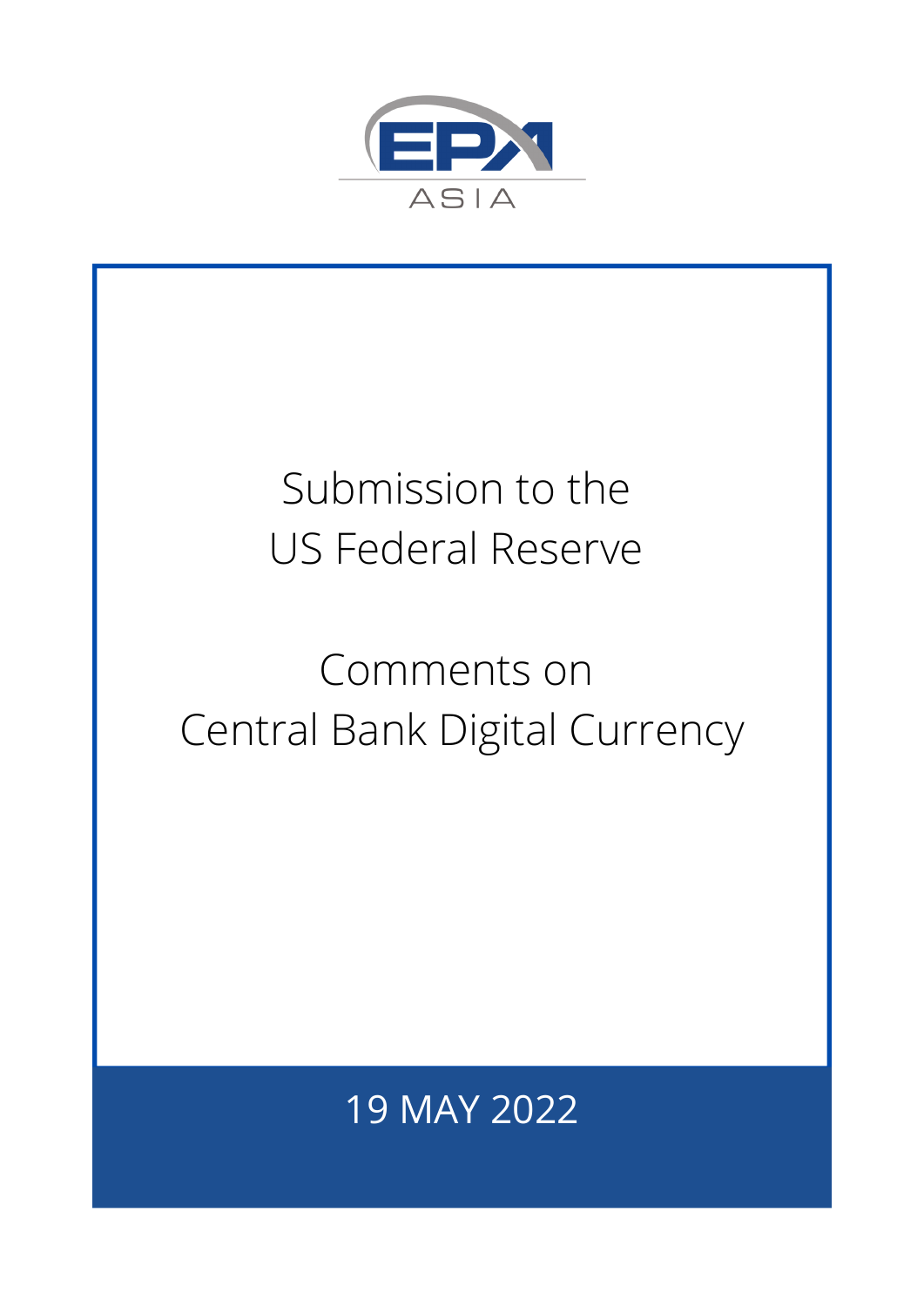#### **Money and Payments: The U.S. Dollar in the Age of Digital Transformation**

The design and development of central bank digital currencies (CBDCs), as the Board identifies, provides an opportunity to innovate on payments and money, an opportunity perhaps comparable to the monetary conference at Bretton Woods, almost 80 years ago. We commend the Board for taking this bold step, for sharing its thoughts and seeking feedback.

The Emerging Payments Association Asia is the major policy group concerned with payments in Asia. We represent several private organisations and the payments community of the region.

Our opinion would be useful to the Board, for the US is and will be increasingly engaged in the region, the US dollar is not just a local currency as the Board recognises. What the US does will certainly influence other countries in our region to respond in a way that positively or negatively enhances a US CBDC.

We have published a position paper on CBDCs for regulators, and provide the same attached.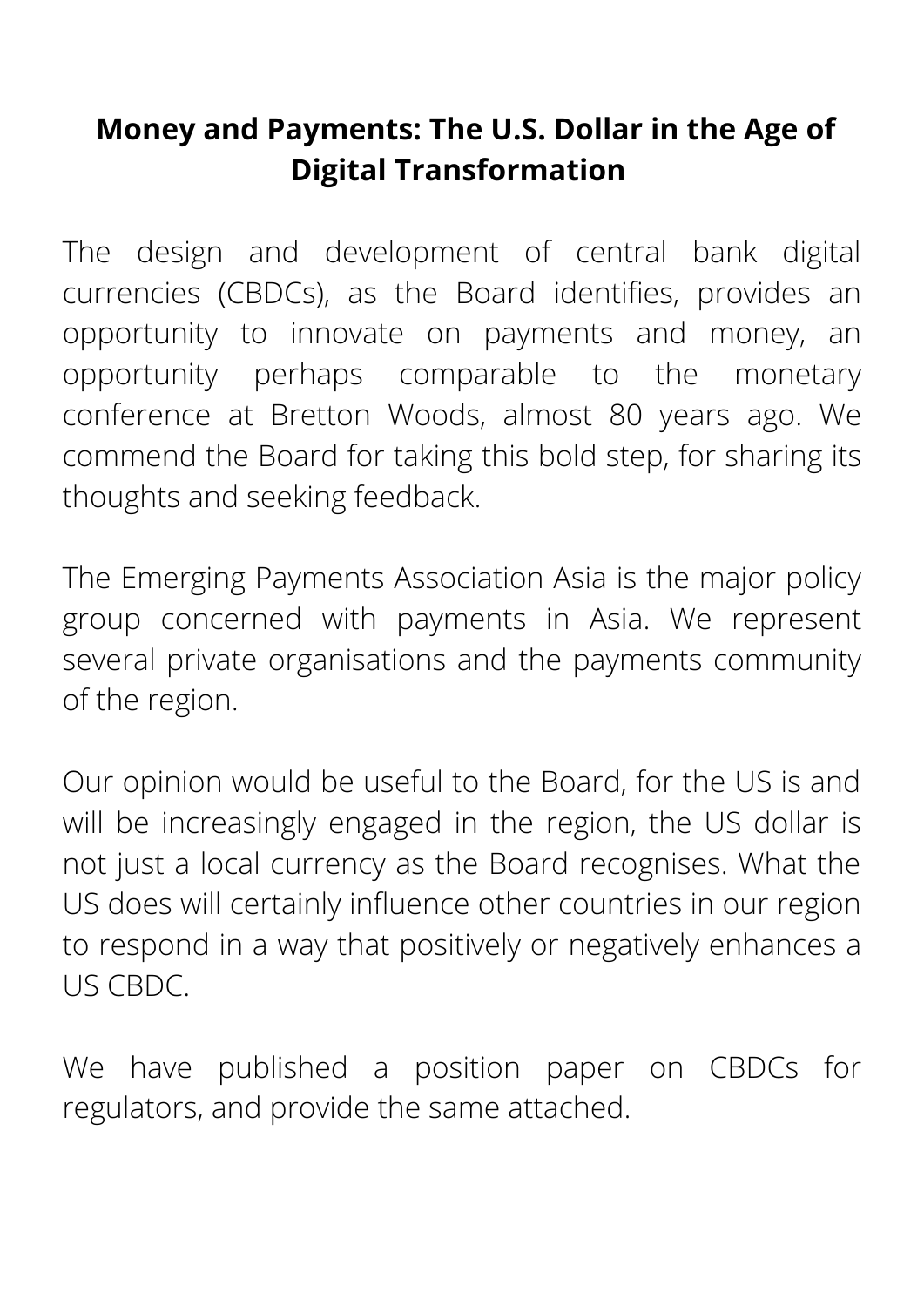#### **1. What additional potential benefits, policy considerations, or risks of a CBDC may exist that have not been raised in this paper?**

The Board has rightly identified several policy [considerations](https://workdrive.zohoexternal.com/file/qn0pd6e71bc2a2aad4a889f27bd46835045f0) and risks. In our *EPAA Position Paper No.* **1: CBDC** we supplement these. One of the big risks, posed even without CBDCs, is the disruption of the money system. A lack of confidence, accessibility, and convenience of the money system can create rival systems, or worse negatively impact the free-flow globalisation of commerce we have today

.

In addition, the Board should consider a US CBDC, like the US dollar, as core to an international money system. This means integration with other CBDC/money systems, and at some level, acceptance of alternate systems and users. Exclusion of participants on political grounds is problematic, and it is important to remember the architecture of the current system in the aftermath of two world wars. It was not possible for any government to control who could hold and exchange their paper notes, and it is perhaps wise to draw the conclusion, that the mutual support provided through those policies has led to global commercial integration, development (through the IMF and World Bank) and more importantly, the relative peace that we have enjoyed for 80 years.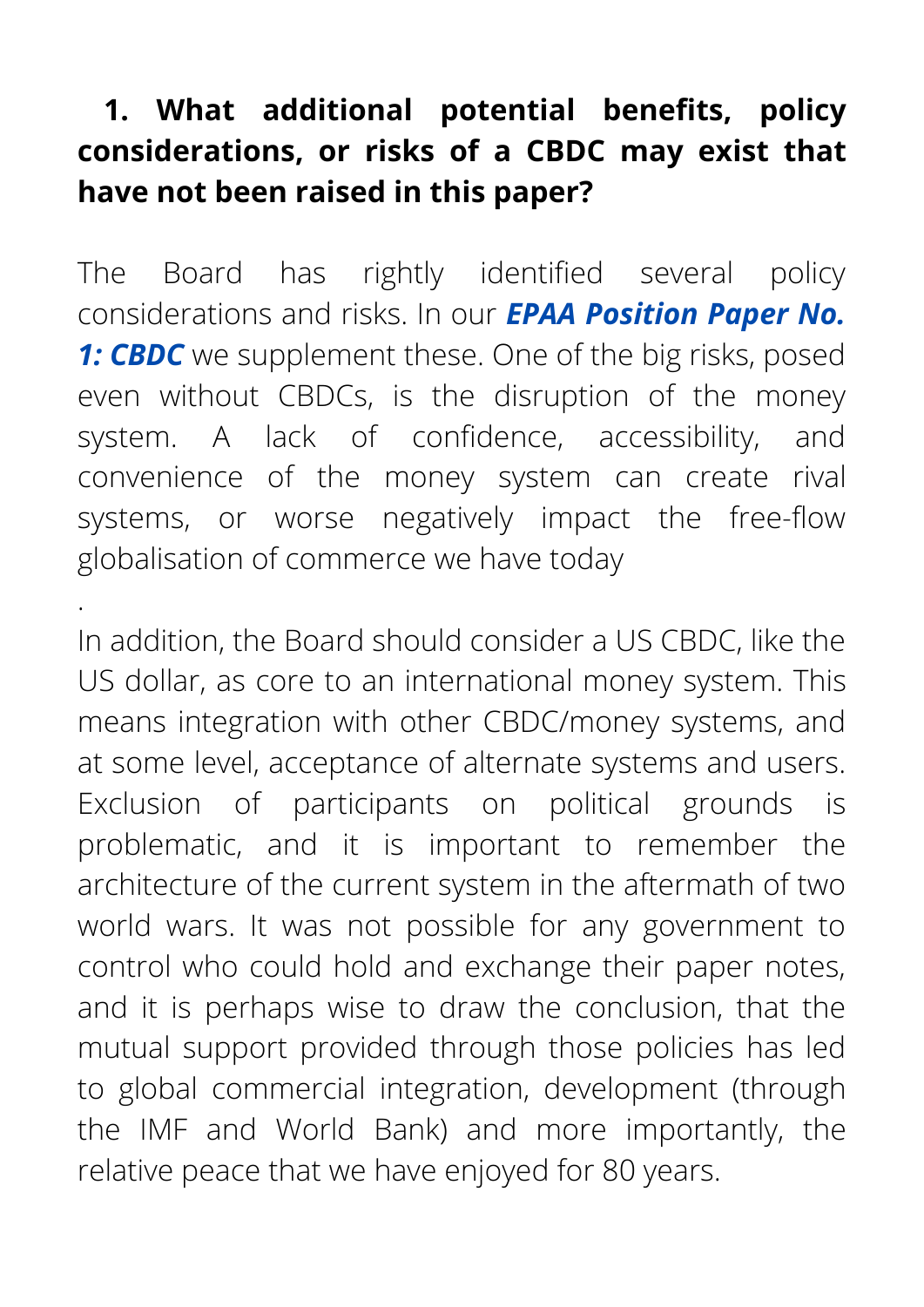The implication of our suggestion is that the US should seek to consider an International CBDC system that would allow emerging powers to accept and play on the same field, and obtain a security of their deposits. At a minimum this may be international CBDC integration.

With retail CBDCs it may be possible to centrally issue what is today private money. This may improve financial institution lending regulation, but at the same time reduce the potency of private banks that have supported economic growth across the globe.

Finally, the innovation potential of a CBDC is too numerous to enumerate here, we have some in our attached position paper. Central banks should seek to architect a CBDC system so that it could, if desired, expand into different innovative areas, accepting a risk of trial and error.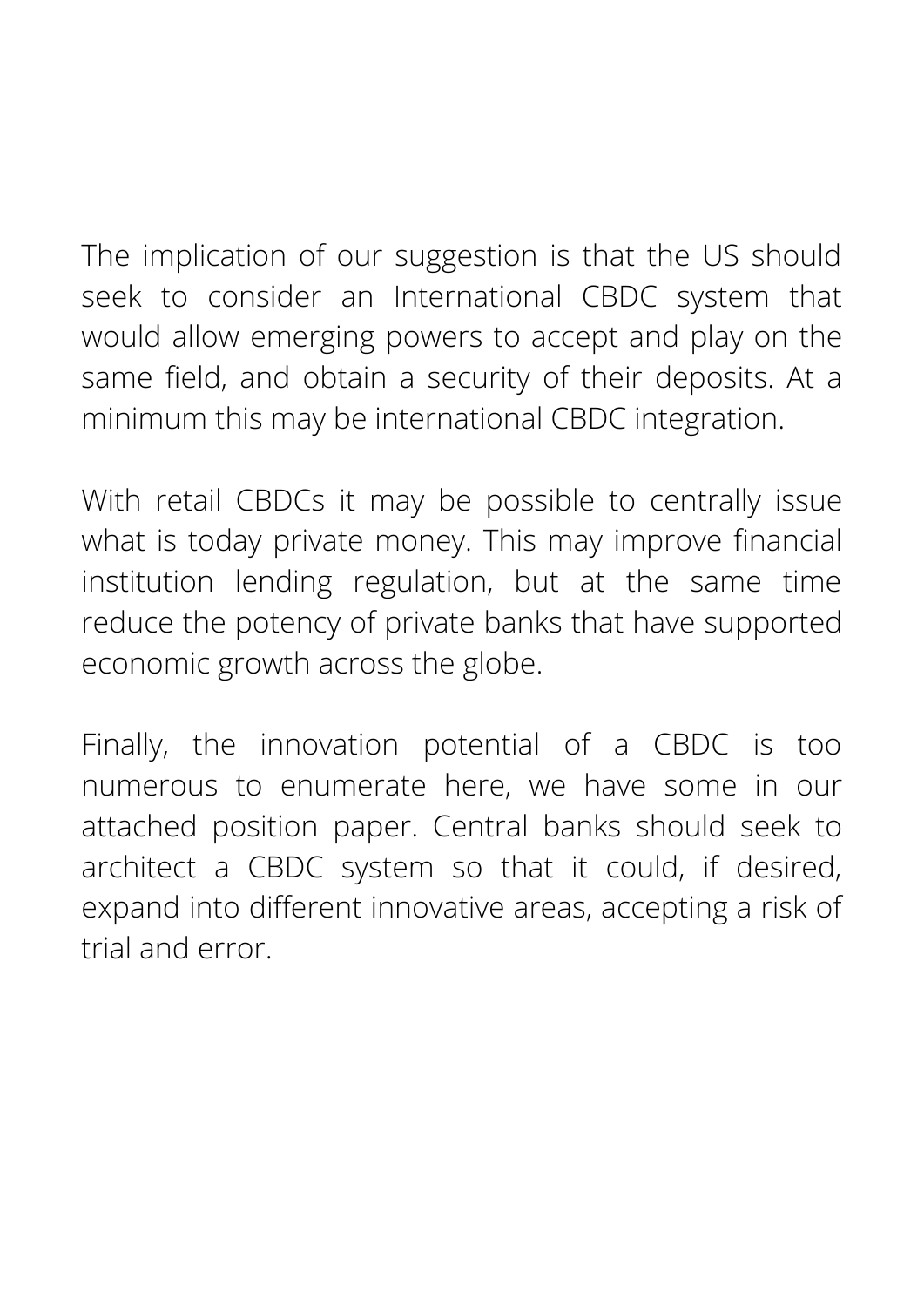#### **2. Could some or all of the potential benefits of a CBDC be better achieved in a different way?**

In its simplest form CBDC is an extension of electronic money, and by itself electronic money is evolving to be similar to digital currencies. Popular blockchain is decentralised in nature, so a centralised CBDC may not benefit from an open ledger, as much as a cryptocurrency does. Consideration should be given to high availability, and particularly offline transactions.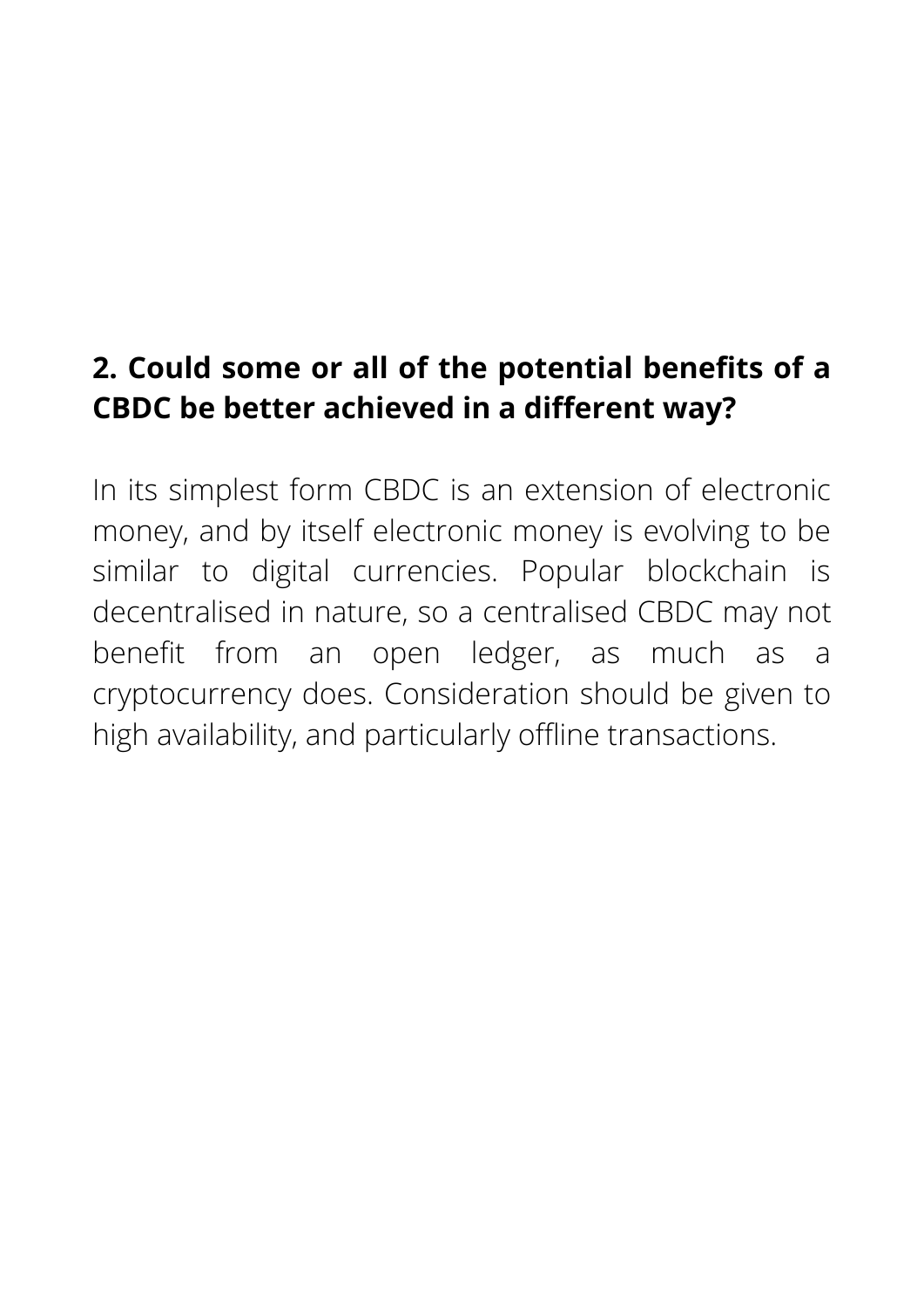#### **3. Could a CBDC affect financial inclusion? Would the net effect be positive or negative for inclusion?**

Clearly a CBDC could impact financial inclusion depending on implementation. There is a move to better identity of account holders. Non-legal entities, and people seeking to receive payments without the knowledge of authorities may seek alternative payment systems. Maintaining paper cash could solve the problem in the short term, but the decline of cash may wedge this population out of the system. While this may seem like a desired outcome, without social policies to resolve (for example) illegal immigration, tax avoidance and money laundering, an alternate network may emerge.

On the other hand, CBDCs could positively impact financial wellbeing for the disadvantaged population.

It is worth reflecting on the US Declaration of Independence, and the founders desire to eliminate tyranny by design. Indeed, many of the problems that gave rise to independence was to do with greater government visibility and intercession of transactions (e.g. stamp duty and taxes). A CBDC, poorly designed, could increase central control, and result in greater inconvenience. This is not to discourage a US CBDC, for CBDCs are inevitable. This is to encourage a welldesigned system with decentralised checks and balances.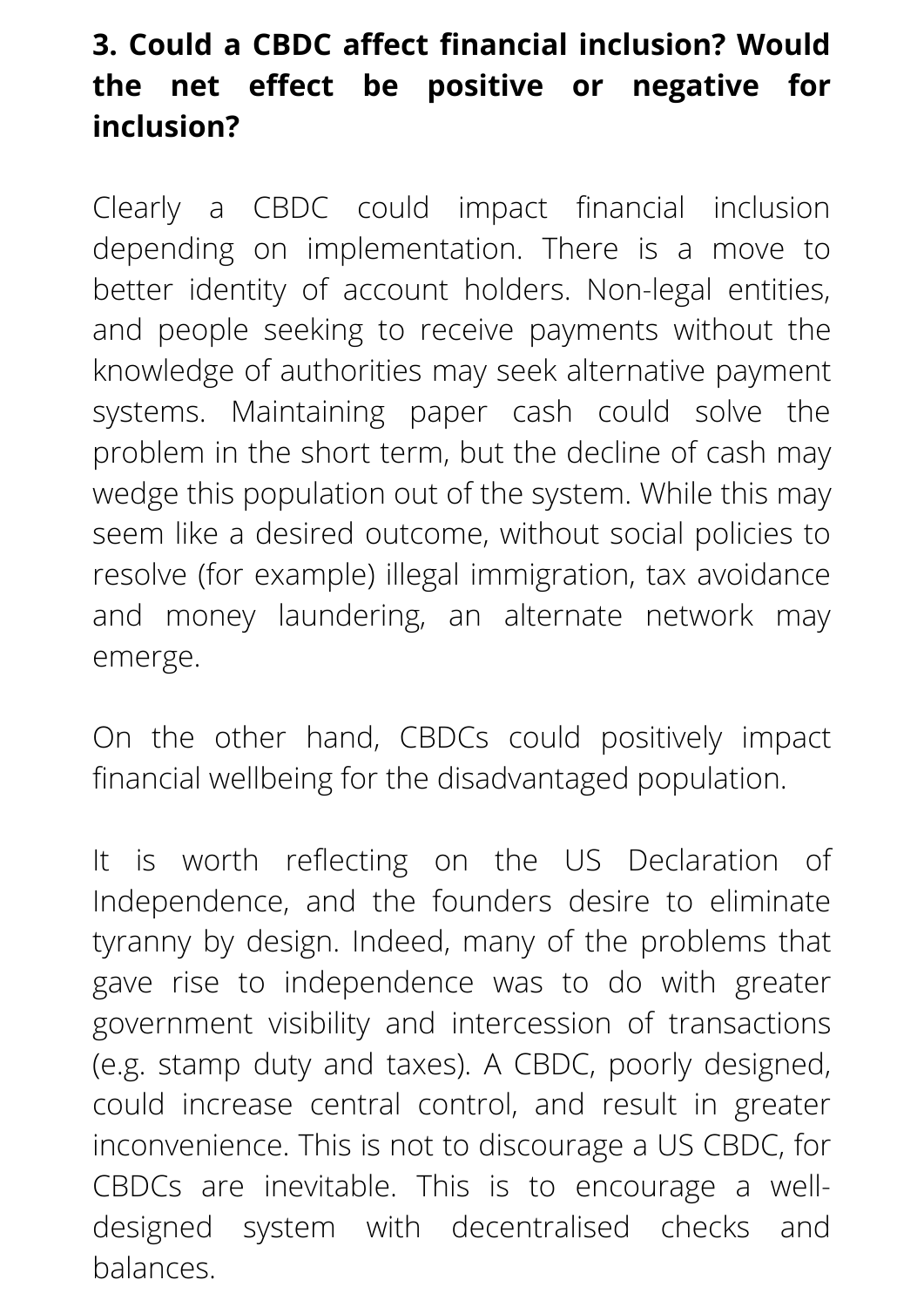#### **4. How might a U.S. CBDC affect the Federal Reserve's ability to effectively implement monetary policy in the pursuit of its maximumemployment and price-stability goals?**

A centrally controlled CBDC can enhance the Federal Reserve's ability to implement monetary policy, especially when interest rates are low, and that lever has reached implicit limits. Examples include CBDC subaccounting, or CBDC labelled for different purposes (food, health, accommodation or investment) with expiry to assist an economy recover where it is required – immediate employment, without impacting longer term inflation. A CBDC can still be used to control monetary policy in the traditional way, and increasingly it can be used to implement fiscal policy.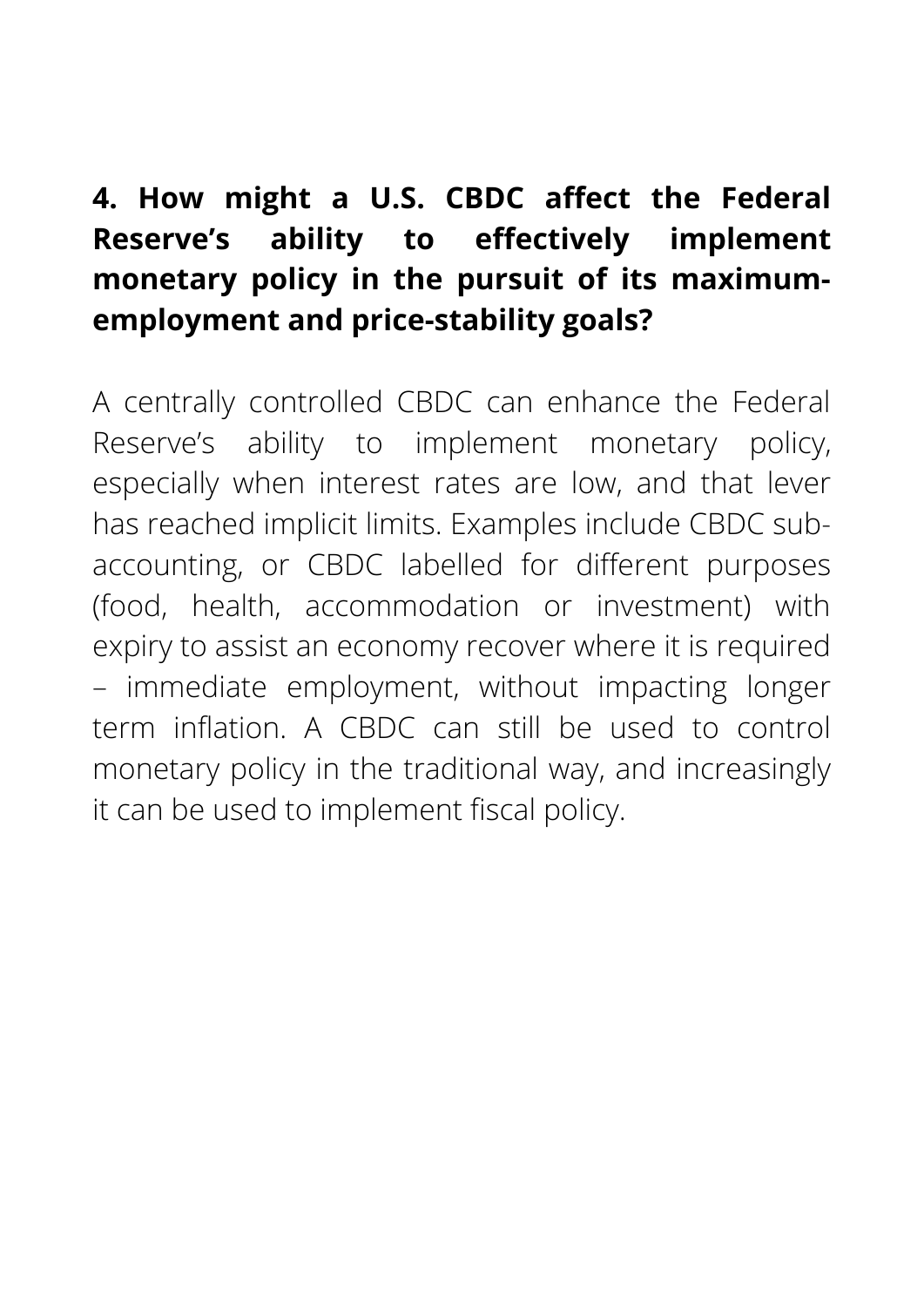### **5. How could a CBDC affect financial stability? Would the net effect be positive or negative for stability?**

Financial stability is founded on the market knowing what will come next. Intrinsically a CBDC gives greater control to the issuer, so this adds a level of uncertainty to the market introducing a possibility of instability. Greater monetary control that CBDCs offer can counteract existing risks in the current money system, however, as before, stability is based on the perception and confidence in the government and regulator in seeking to maintain a stable financial system.

However, it should be noted that now more than before, there is a risk that external system influences financial markets more in the future, so a robust and well adopted CBDC system that seeks to provide greater benefit than alternatives, if properly governed, would net increase market stability.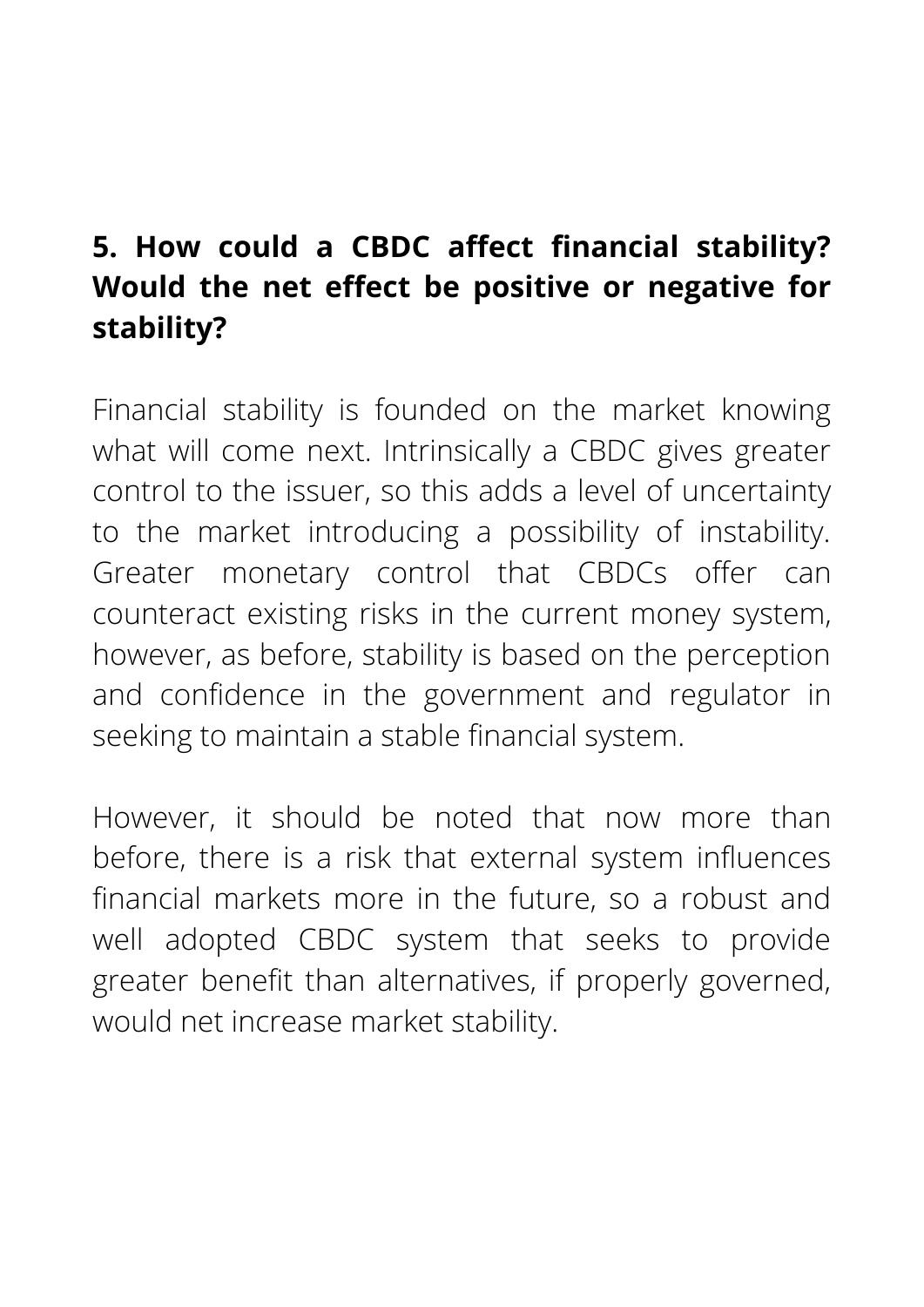#### **6. Could a CBDC adversely affect the financial sector? How might a CBDC affect the financial sector differently from stablecoins or other nonbank money?**

A CBDC in its simplest form as a wholesale Federal Reserve balance can do little harm. If it were a retail currency, and if it encompassed private bank issues money, the risks of the currency impacting the sector increase. If the Federal system takes on more deposit and lending activity from private banks, this will at lease impact those institutions directly. Hypothetically if the CBDC was decentralized, or existed independently from centralized systems, say as a signed or hashed cryptogram, and that system were to be hacked by a quantum computer, hypothetically, this could adversely affect the financial sector if there were no mitigants. In the design of a CBDC, care should be taken so that adverse effects are minimised, even if risks materialise.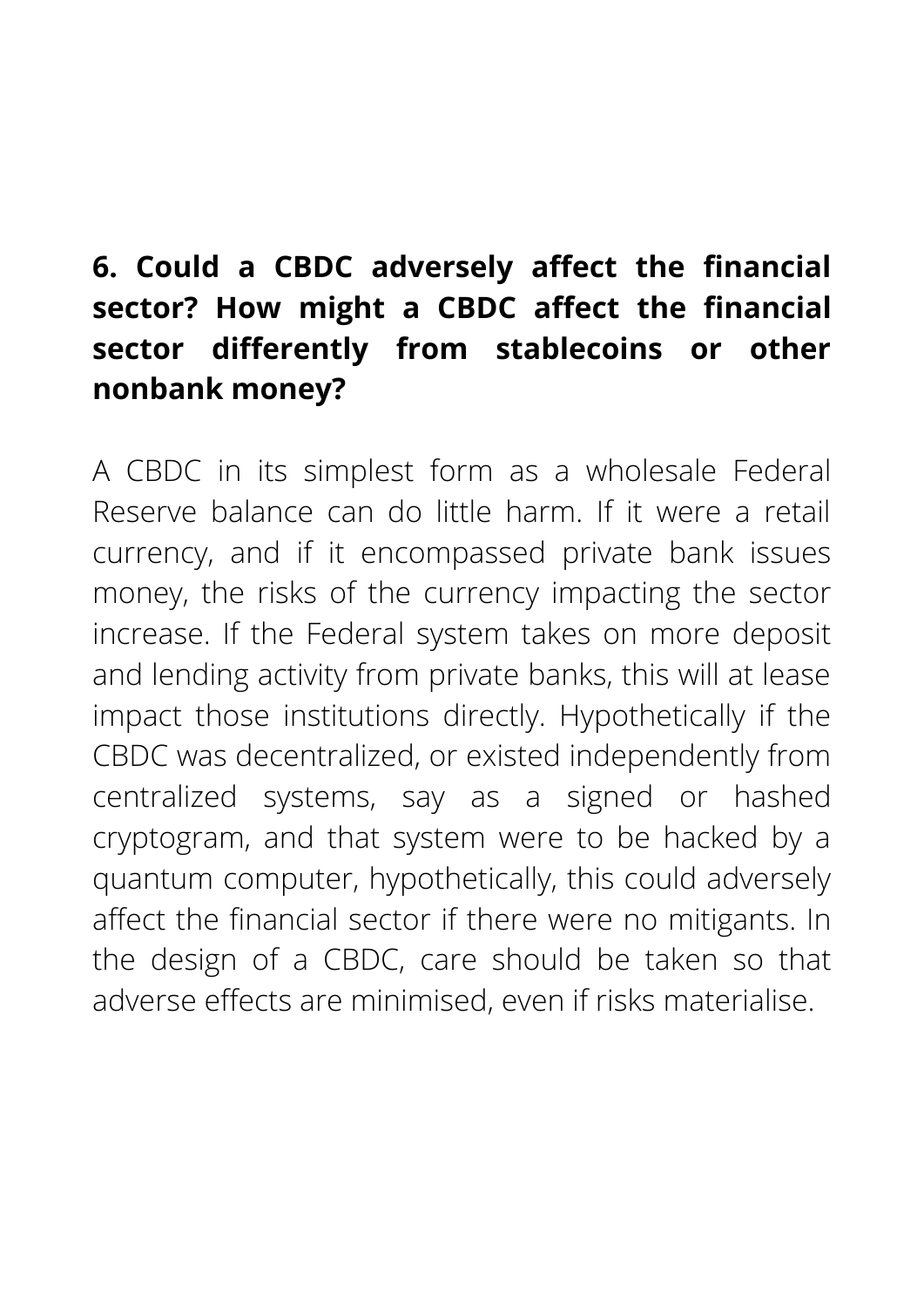#### **7. What tools could be considered to mitigate any adverse impact of CBDC on the financial sector? Would some of these tools diminish the potential benefits of a CBDC?**

We list a few mitigants:

| <b>Potential mitigant</b>          | <b>Diminished benefits</b>                                      |
|------------------------------------|-----------------------------------------------------------------|
| Wholesale CBDC only                | No retail benefit. Questionable business case for CBDCs         |
| Centralised online ledger          | Does not work offline, risk of central outage                   |
| Non-integration with other digital | May result in a superior non-US CBDC solution, diminished value |
| currencies                         | of the US dollar                                                |
| Continue cash                      | Limited benefits of ubiquitous CBDCs                            |
| Quantum-proof design               | We have learned that no system is immune to security threats    |
| Anonymous CBDCs                    | Problems associated with cash continue (money laundering,       |
|                                    | terrorism financing, etc)                                       |
| KYC identification of holder       | Does not support anonymous payments - could allow a             |
|                                    | secondary system to emerge to support illegal payments          |
| Implement a like-for-like CBDC     | Reduces innovation                                              |
| system to replace existing         |                                                                 |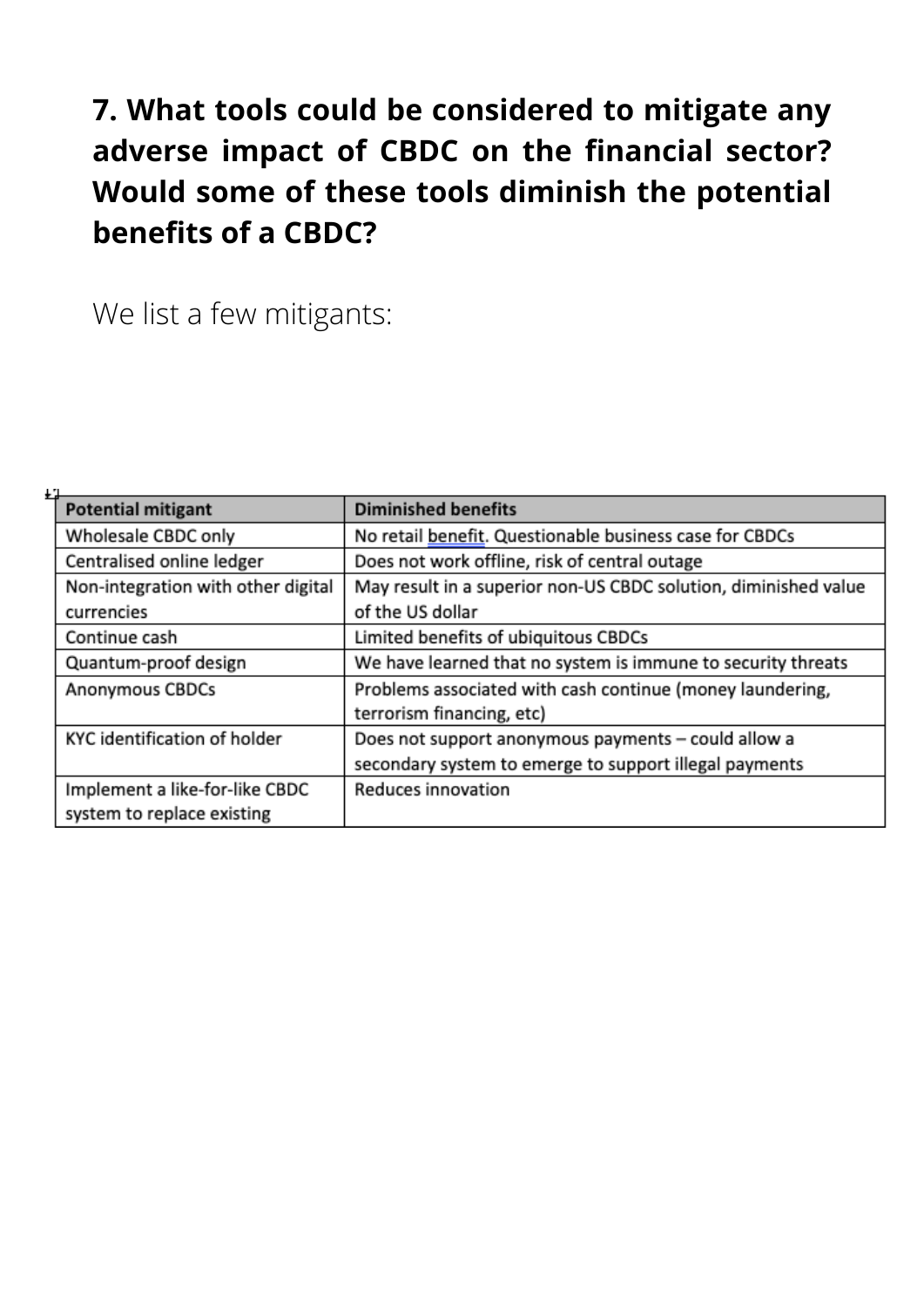### **8. If cash usage declines, is it important to preserve the general public's access to a form of central bank money that can be used widely for payments?**

Electronic payments today exist largely as promises-topay between private institutions, and for the general public there is little or no concern of systemic risk for payments. The big risk for consumers is that their savings remain intact, and they can always access it to make a payment. This guarantee from the government, whether written on a paper note or guaranteed in law is perhaps equivalent.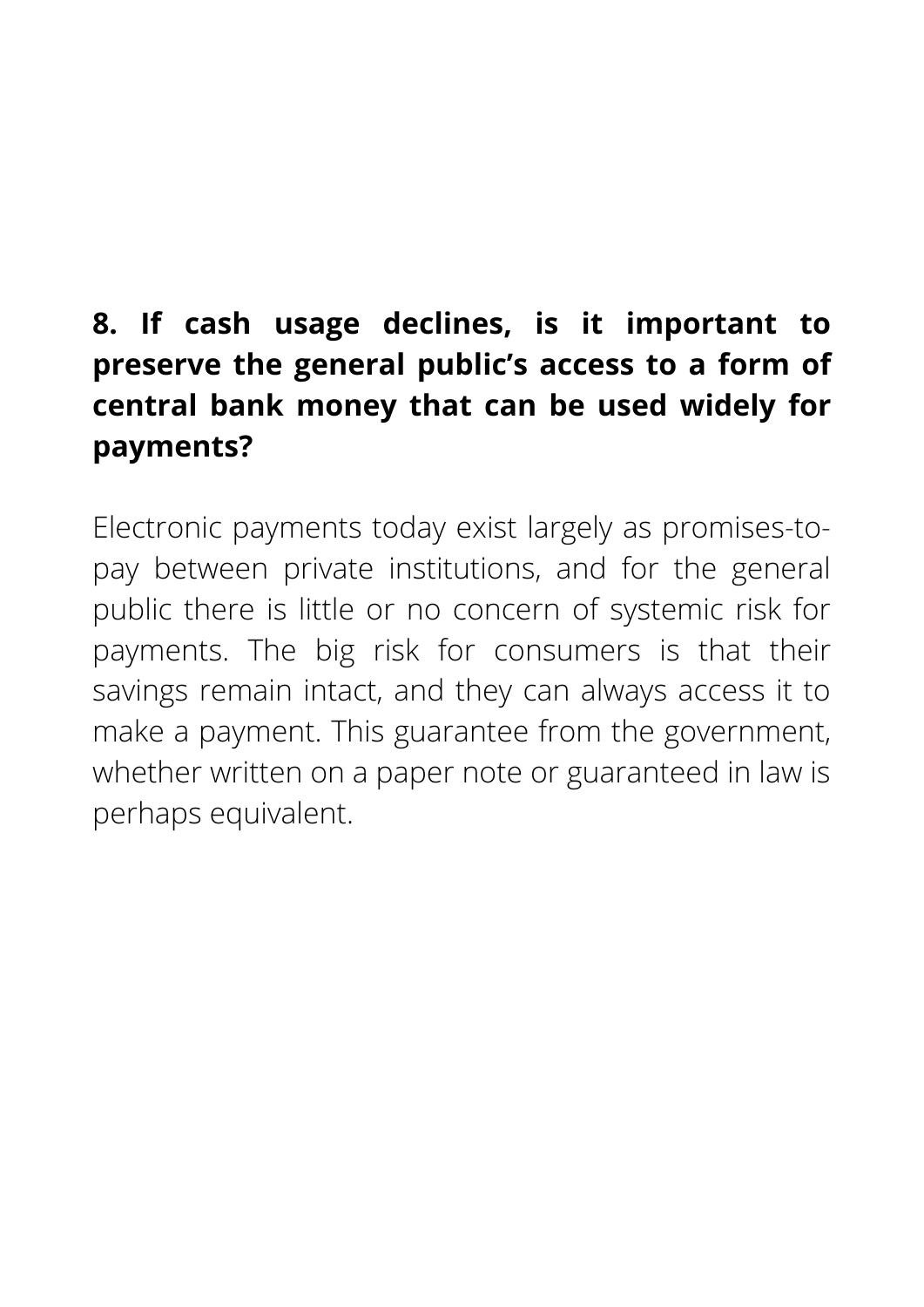#### **9. How might domestic and cross-border digital payments evolve in the absence of a U.S. CBDC?**

Despite its popularity Bitcoin and other cryptocurrencies have failed to replace traditional means of payment: local or cross border. The work done by the Financial Stability Board (FSB) looks positive in improving cross border payments. US CBDCs will nevertheless need to interact with other CBDCs, either through existing payment rails or new ones, so the introduction of a US CBDC will do little. If the Know-Your-Customer problem (KYC) is handled by governments through nationalised but decentralised digital identity systems, through payments between individual retail international CBDC accounts, and cross border payments are checked by regulators at the border, this will remove a major headache and source of regulatory (and through the threat of fines, private institution) stress. It could create a global walled garden where people could freely exchange money, institutions did not need to screen, individuals could maintain some privacy, and national systems ensured individuals are legitimate, and money transfers are tracked for tax, and policing purposes.

Without CBDCs the task is possible, but more difficult as KYC continues to be handled by private institutions, as it is today.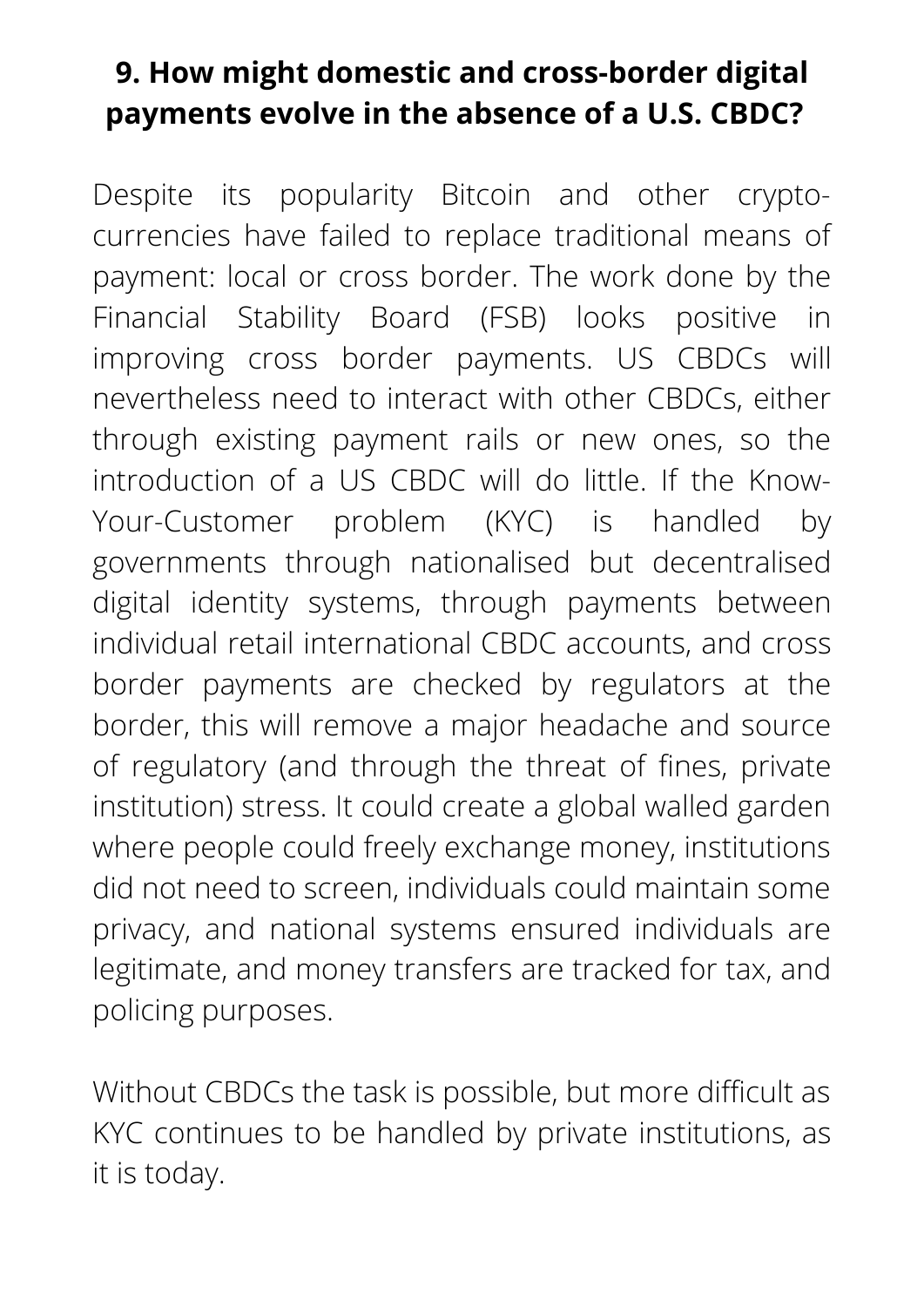### **10. How should decisions by other large economy nations to issue CBDCs influence the decision whether the United States should do so?**

CBDCs are in an early stage of experimentation, so some domestic diversity of implementation may be recommended. If it proves successful, it is imperative that interoperability be given some thought, to enable a few use cases:

- Cross border institutional payments
- Cross border retail payments
- Central bank currency reserve integration
- Domestic payments and savings utilising alternate digital currencies and assets
- An international CBDC/currency, e.g. Bancor potentially for retail not just sovereign settlement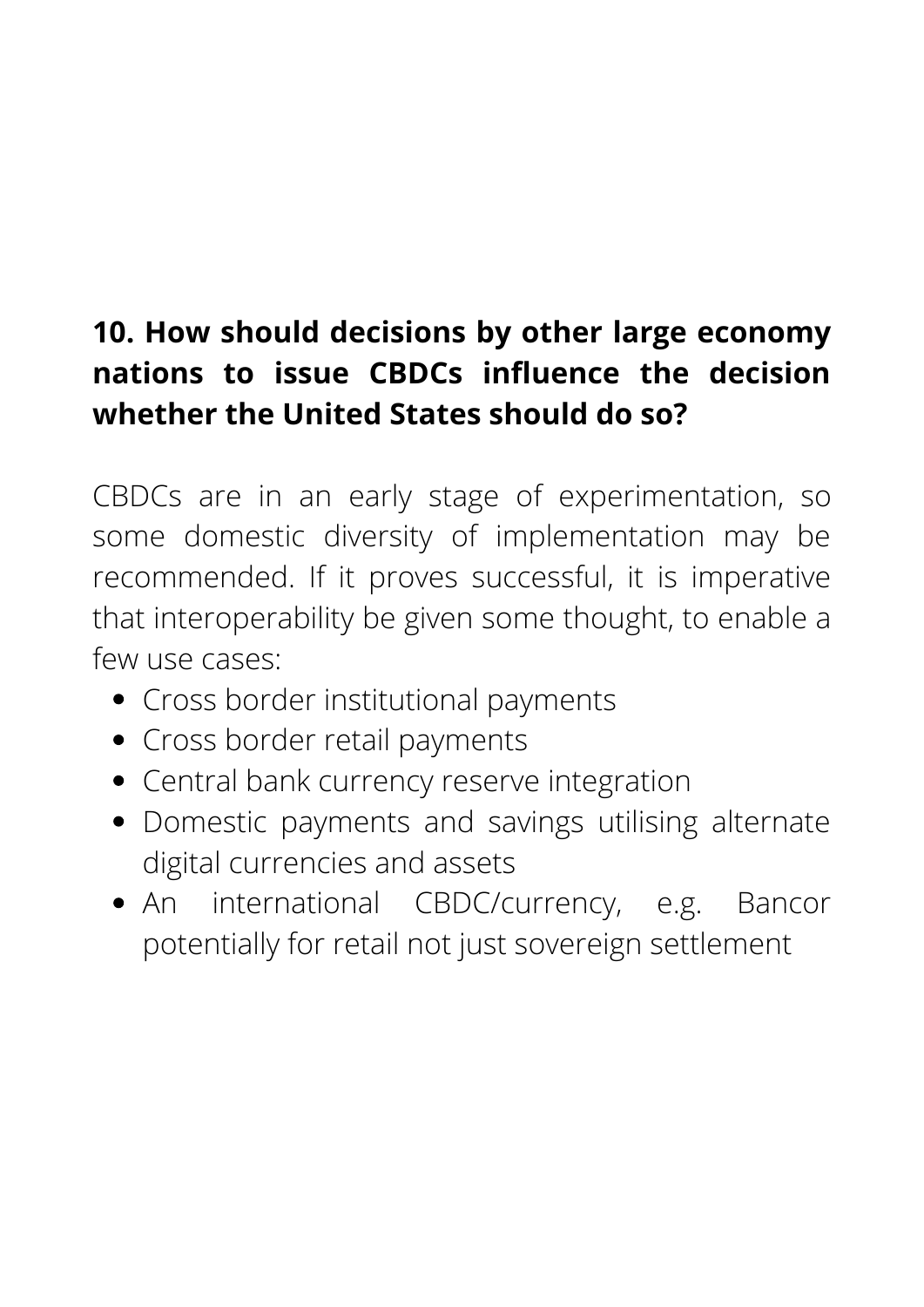#### **11. Are there additional ways to manage potential risks associated with CBDC that were not raised in this paper?**

The biggest risk is during an experimentation phase. Smaller geographies such as smaller countries, smaller states or localities should be allowed to experiment to find suitable facets of CBDCs that can be consumed for broad adoption.

Consideration should be given to an overarching decentralized digital currency framework, with US CBDCs issued in a similar way to current US Dollars, however states, localities, corporates and even individuals allowed to issue their own digital currencies as a "promise to pay" that is rolled up into larger DC instruments once cross-network payments are required, or if the promise needs to be underwritten by a more robust authority. This mechanism can be used to roll-up into an international framework, with each cell given the freedom to innovate and explore local benefits of digital currencies autonomously.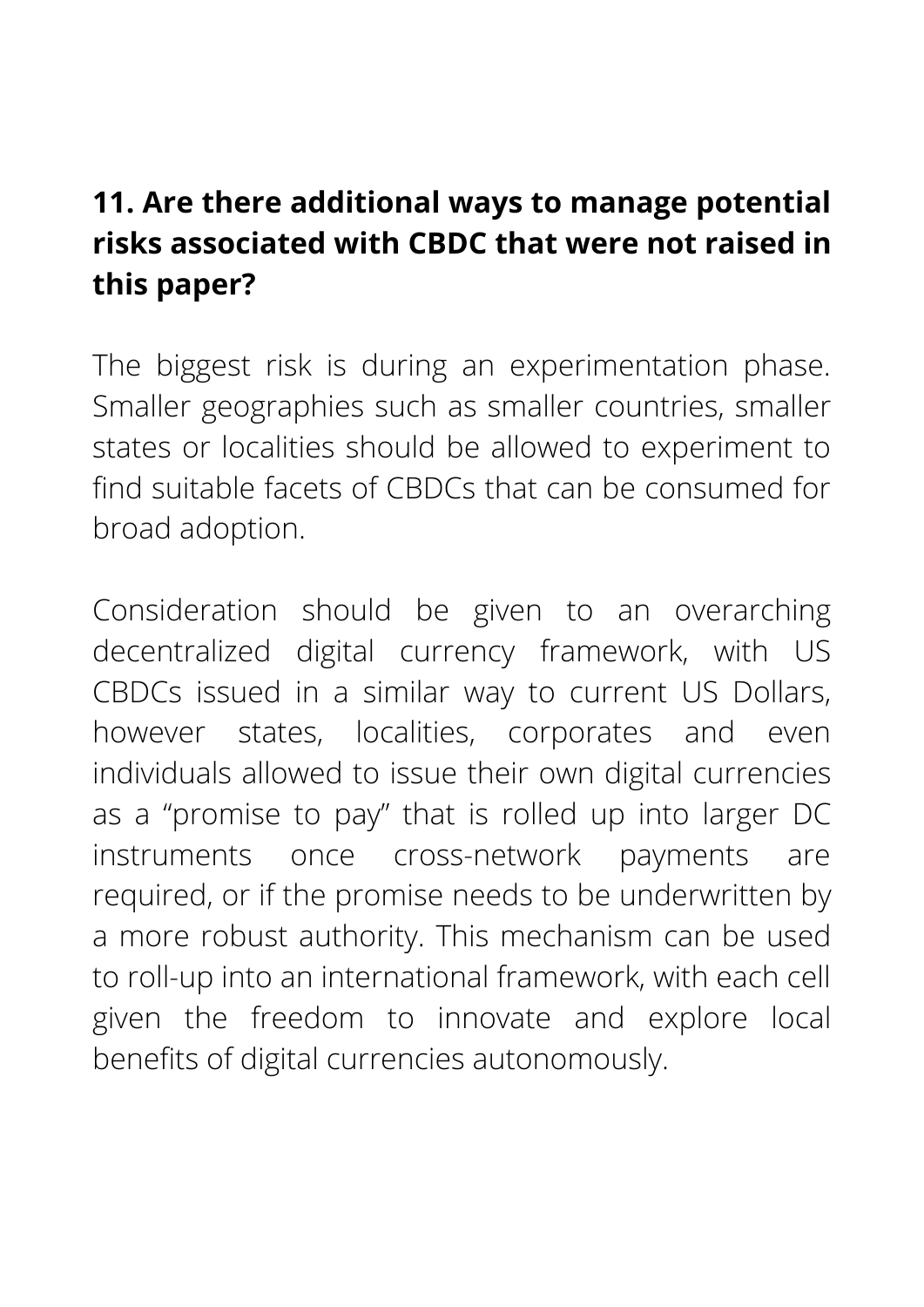### **12. How could a CBDC provide privacy to consumers without providing complete anonymity and facilitating illicit financial activity?**

Using a decentralized identity framework, such as that established by the W3C, decentralized identifiers (DID)s currently trialled by the US Dept Homeland Security's SVIP, the European Union and others – so that the identity of the CBDC holder (or DC holder) is known only to the issuer, with privacy protected by law, so that for general payments the identity need not be known, and where there is a need for identity, say for delivery versus payment use cases, or even retail refunds, a privacy preserving verifiable credential can be provided.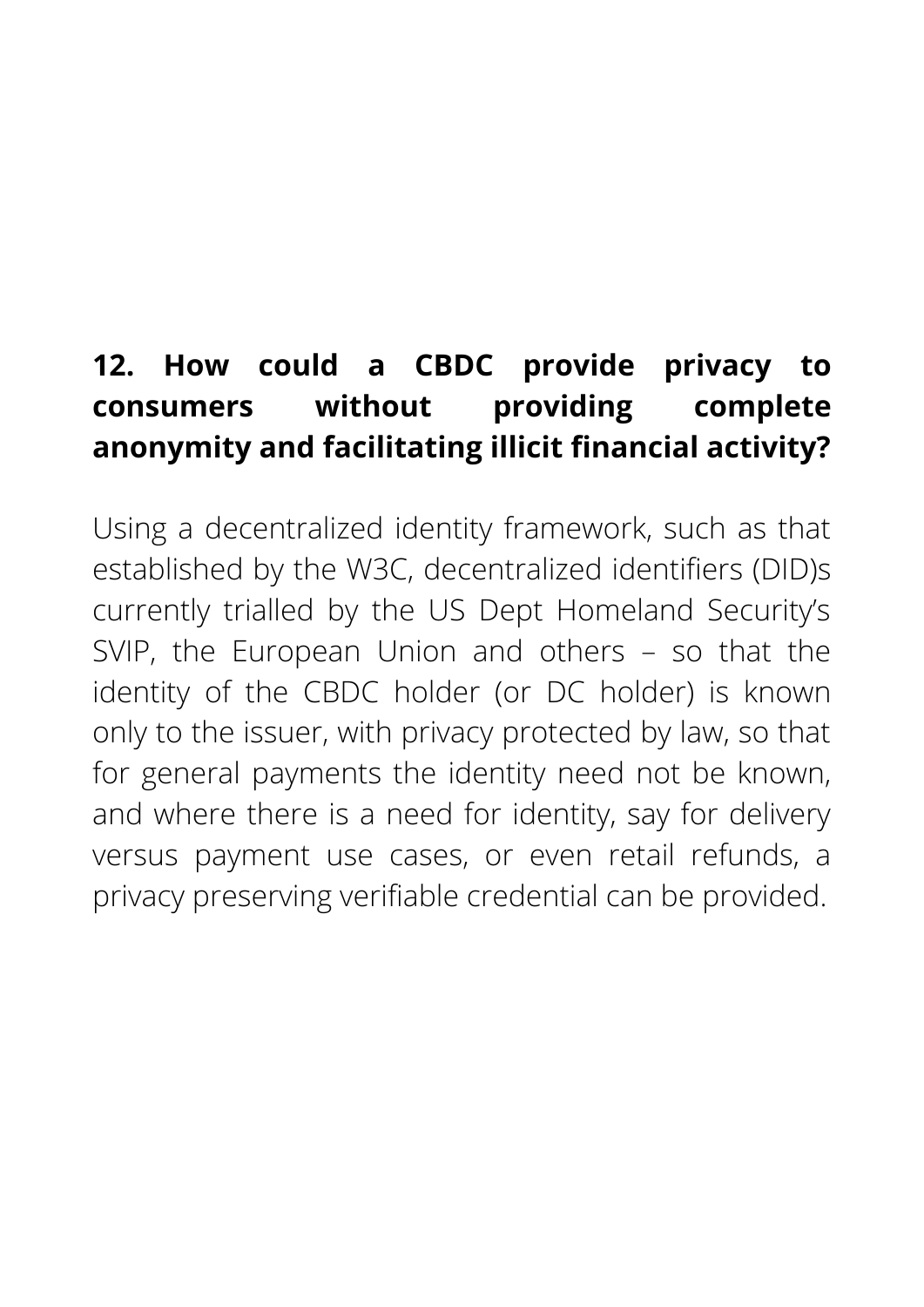#### **13. How could a CBDC be designed to foster operational and cyber resiliency? What operational or cyber risks might be unavoidable?**

As a premise, it should be assumed that nothing is hack-proof. A CBDC would likely be issued on a centralised (or private) ledger. This provides a layer of protection such that the network could be locked down and isolated in the event of a breach. CBDC design should accept that Quantum computer capability could be available at least to national governments at a point not in the distant future, so the solution should be Quantum computer hack-resistant. Algorithms such as SHA 256 have proven to be robust, but this level of robustness should be exceeded for a US CBDC. There should always be recourse in the event of fraud or error, so a decentralised system for CBDCs may not be advisable (notwithstanding that it is possible for a centralised CBDC system to operate within a decentralised system).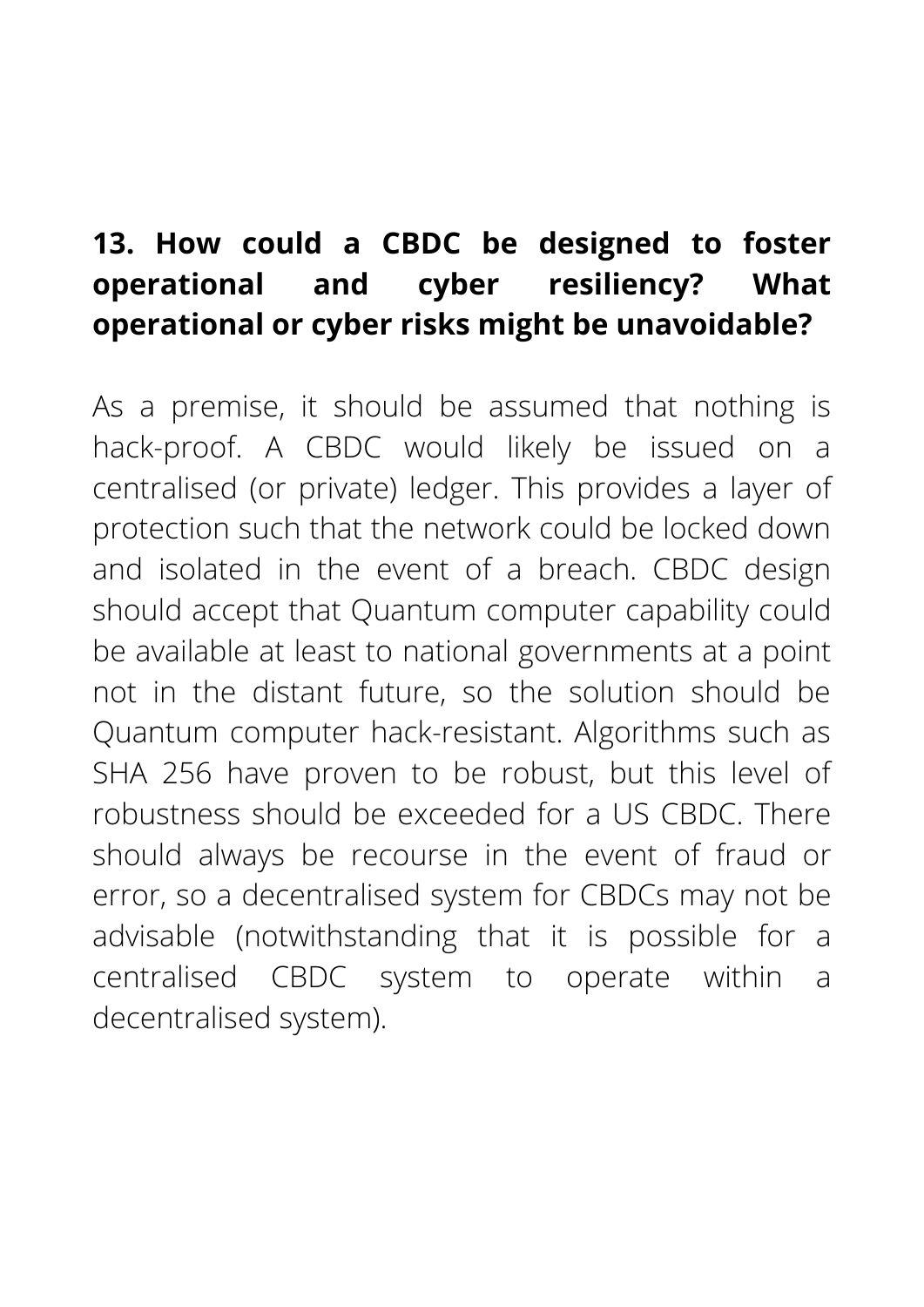#### **14. Should a CBDC be legal tender?**

There are several aspects to legal tender that should be considered, as the term is not well defined. We avoid dealing with the definition issue by focussing on use cases involving legal tender.

(i) First that the receipt or payment of CBDC is equivalent to the payment of money for US Federal debts.

(ii) Second that the receipt or payment of CBDC is equivalent to the payment of money for state, corporate and individual debts in US jurisdiction.

(iii) Third that the recipient must accept a CBDC payment (if offered) for the resolution of a monetary debt.

(iv) Fourth that the recipient can demand a CBDC (and no other) as payment for the resolution of a monetary debt.

(v) Can a debt be settled without CBDCs?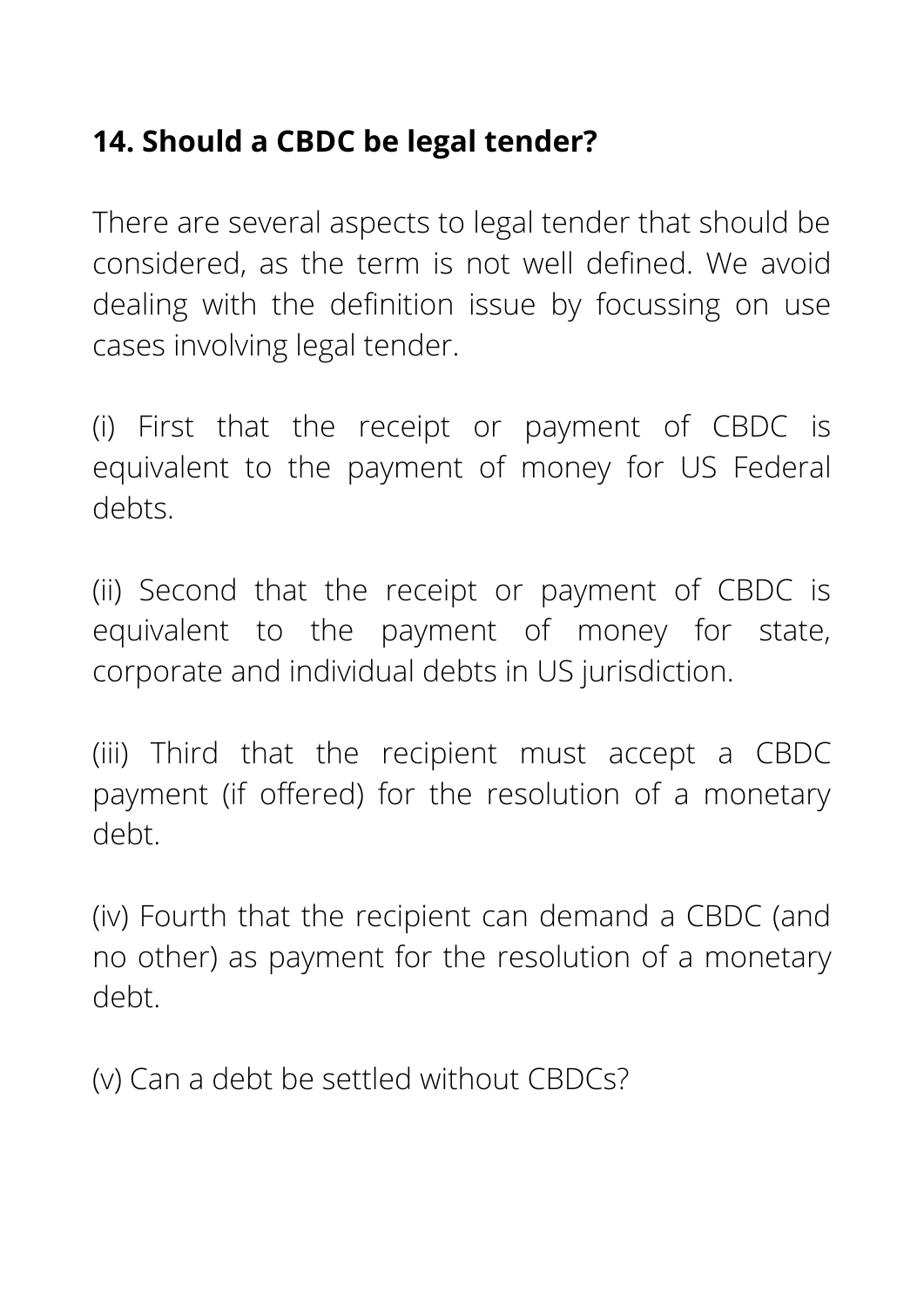For a time CBDC payments will co-exist with other forms of money so an early mandate of (iii) and (iv) may be envisioned but not practical. Indeed, in practice, it is the case today that current legal tender (paper notes and coins) is not always accepted practically as payment especially online.

Implementation of (i) and (ii), at least legislatively seems fair.

As for (v) there should always be alternative mechanism to settle a debt, whether they be monetary or nonmonetary.